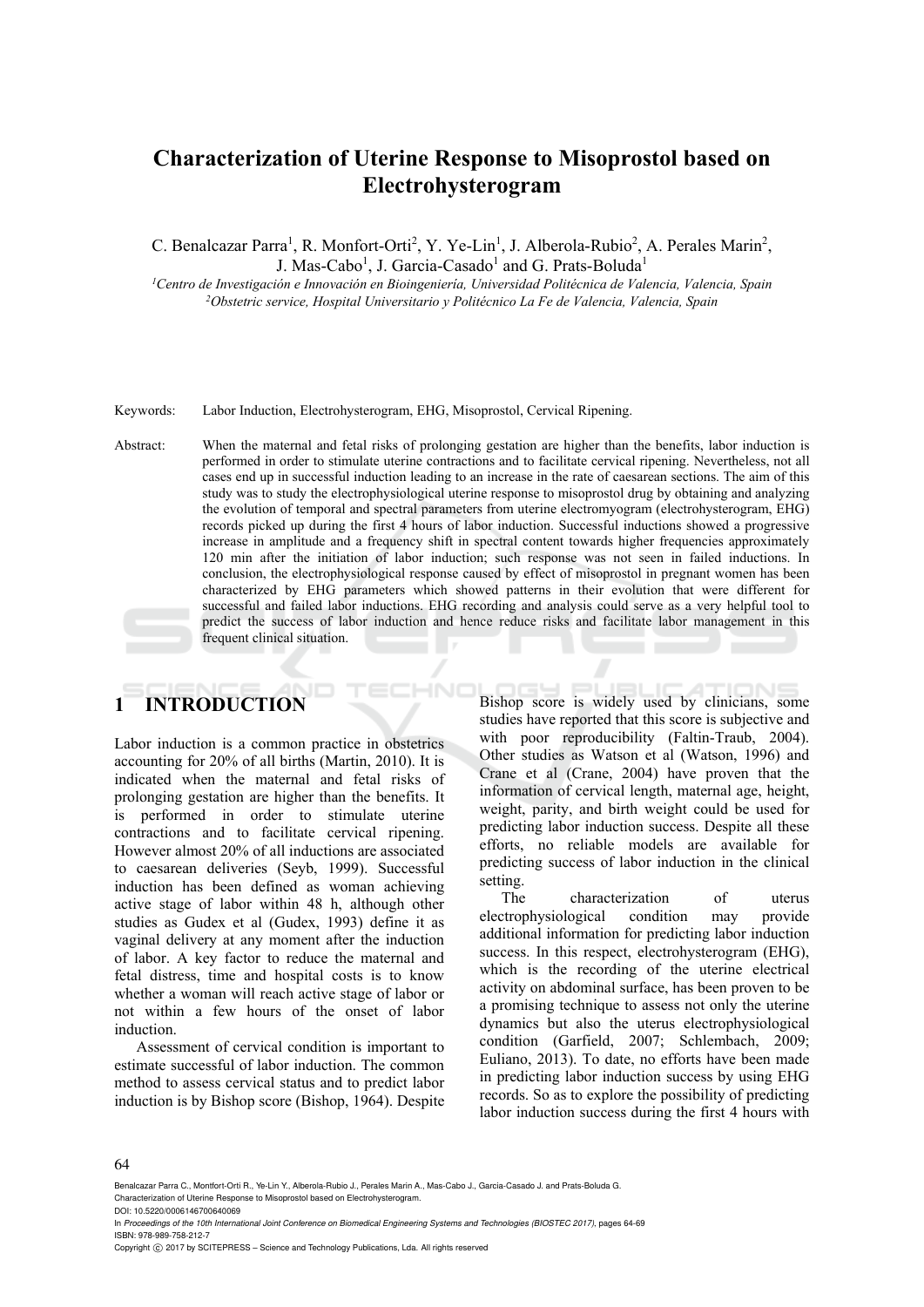the help of EHG information, the aim of this work was to study the electrophysiological uterine response to labor induction drug (misoprostol) by obtaining and analyzing the evolution of temporal and spectral parameters of EHG.

## **2 MATERIAL AND METHODS**

### **2.1 Recording Protocol**

The study adheres to the Declaration of Helsinki and was approved by the ethics committee of the hospital. All subjects were informed of the nature of the study and signed an informed consent form. Recording sessions were carried out in healthy women with singleton pregnancies who were determined to undergo labor induction at Hospital Universitario y Politécnico La Fe de Valencia. All women underwent labor induction with vaginal insertion of 25 µg of Misoprostol (Misofar, BIAL, Coronado, Portugal) with repeated doses every four hours up to three administrations. The induction was considered successful when woman reaches active stage of labor. Women were divided into successful (GS) and failed induction (GF) groups according to such criterion.

For surface myoelectrical recording, the skin was carefully prepared using an abrasive paste in order to reduce the contact impedance. Subsequently four monopolar Ag/AgCl electrodes were placed on abdominal surface as shown in figure 1: 2 electrodes supraumbilical at each side of the medial line with 8 cm of inter-electrode distance corresponding to EHG monopolar records (M1, M2), 1 reference electrode in the right hip and 1 ground electrode in the left hip. The recorded abdominal signals were amplified and band-pass filtered (0.1-30 Hz) using a commercial biosignal amplifier (Grass 15LT+4 Grass 15A94; Grass Instruments, West Warwick, RI) and digitalized at a sampling rate of 1000 Hz. Simultaneous tocographic signal (TOCO) was obtained by placing a pressure sensor on the abdominal surface and conditioned using monitor Corometrix 250cx series (GE HealthCare, General Electric Company, USA) which sends the data to a personal computer at a sampling rate of 4 Hz. Both signals were stored for subsequent analysis. Each recording session comprises: 30 minutes of basal activity (without drug) and 4 hours after the onset of labor induction. Finally the following obstetrical data were also collected: maternal age, gestational age, body mass index (BMI), gestations, parity, Bishop score, fetal weight and time to delivery from

the initiation of the labor induction.



Figure 1: Configuration of surface electrodes for obtaining monopolar EHG recordings (M1, M2).

#### **2.2 Signal Preprocessing and Analysis**

Since EHG signal distributes its energy between 0.1 Hz and 4 Hz, a pre-processing step was required. First, monopolar signals were band-pass filtered between 0.1 and 4 Hz in order to remove undesired components. Then signals were down sampled to a sampling rate of 20 Hz to reduce the amount of data and computational cost. Finally, bipolar EHG signal were obtained digitally to reduce common mode interferences as follows:

$$
Bip = M2 - M1 \tag{1}
$$

Since counting the number of uterine contractions in a period time is traditionally used to study the progress of labor, first of all the number of contractions detected by conventional method (TOCO) and EHG was valued. TOCO contractions were considered when detecting a significant rise in amplitude  $(>20$ mmHg) and a minimum duration of 30s. EHG bursts associated to uterine contraction were manually segmented from bipolar signal using the following criteria: burst had to correspond to significant increase in amplitude and/or frequency in comparison to basal activity, present a minimum duration of 30 seconds, and no artifact evidence should have been observed during contraction.

Next, in order to characterize the EHG bursts, a set of temporal and spectral parameters were obtained in the range of (0.2-1Hz) since important information is contained in this range (Garfield, 2007) (Marque, 1986):

- Duration (s)
- Peak to peak amplitude  $(\mu V)$
- Mean frequency: MF (Hz)
- Dominant frequency in 2 frequency ranges: DF1 (0.2-1 Hz) and DF2 (0.34-1 Hz)
- Ratio between the energy content in high (0.34-1 Hz) and low frequency ranges (0.2- 0.34 Hz): H/L ratio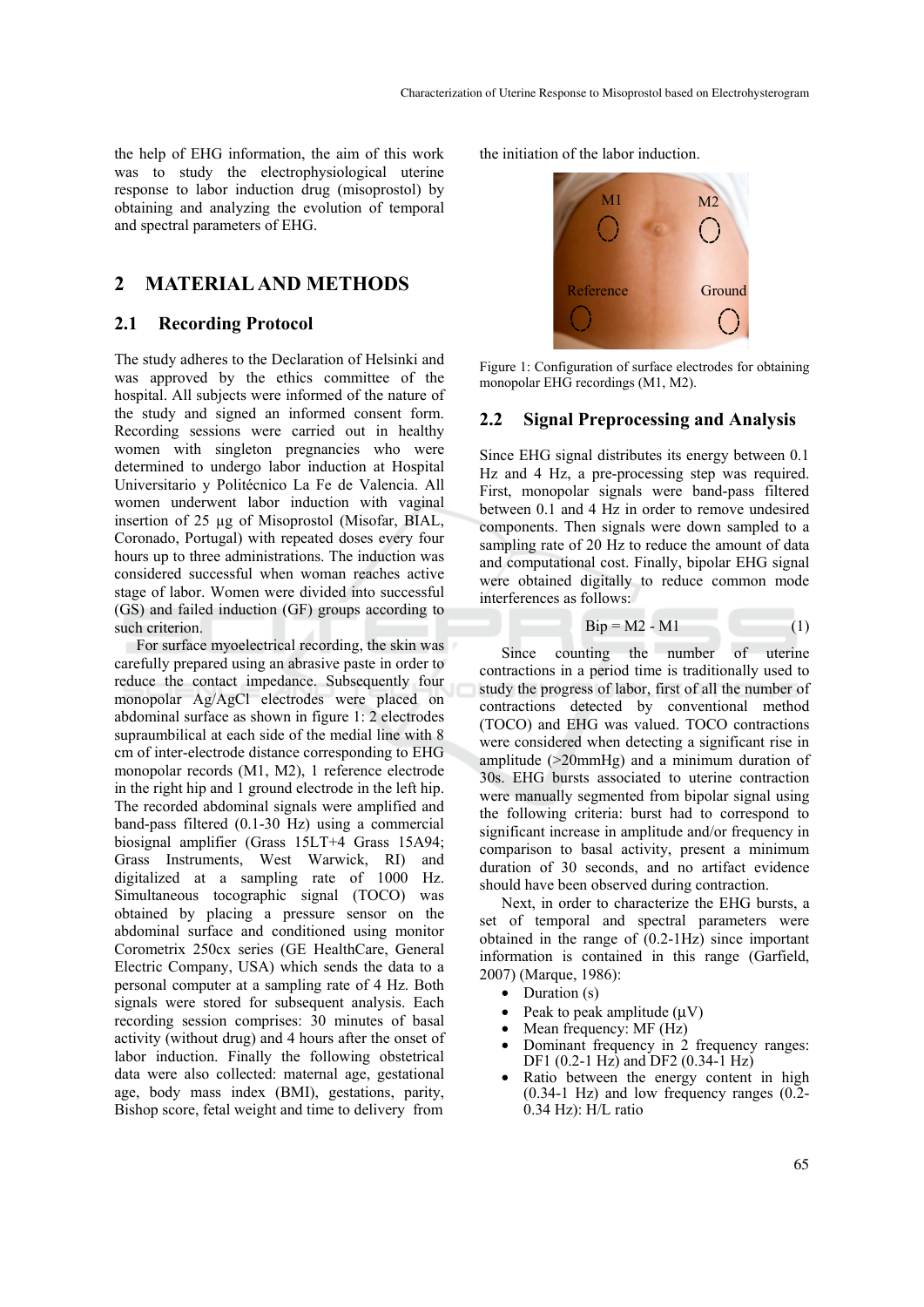So as to analyze the uterine electrophysiological response to labor induction drugs, the median values of parameters computed from EHG-bursts in windows of 30 minutes were worked out for each patient. Then, for each parameter and window of analysis, the mean and standard deviation were calculated over all the patients of each group (GS, GF).

# **3 RESULTS**

For a total of 14 patients, 79.6% ended in successful induction. The obstetrics and clinical parameters of the study groups are summarized in Table 1. Women in both groups, GS and GF groups, were comparable in terms of maternal age  $(31.9 \pm 3.62 \text{ vs. } 32 \pm 2)$  and bishop scores  $(1.36 \pm 1.03 \text{ vs. } 1.33 \pm 1.53)$ . Time to delivery was slightly shorter for women ending in successful inductions than for those who did not  $(22.98 \pm 10.8 \text{ h vs. } 26.62 \pm 9.81 \text{ h})$  and newborn weight was also shorter for GS group  $(3381 \pm 484$  g vs.  $3541.67 \pm 9.81$  h).

Table 1: Obstetrical and clinical parameters of patients induced with misoprostol. Mean (std).

| Variable               | <b>Success</b><br>$N=11$ | Failure<br>$N=3$  |  |  |
|------------------------|--------------------------|-------------------|--|--|
| Maternal age (years)   | $31.9 \pm 3.62$          | $32 \pm 2$        |  |  |
| Gestational age (days) | $287.64 \pm 1.96$        | $287.0 \pm 0$     |  |  |
| $BMI$ (kg/m2)          | $30.88 \pm 6.15$         | $31.13 \pm 1.36$  |  |  |
| Gestations             | $1.27 \pm 0.47$          | $1 \pm 0$         |  |  |
| Parity                 | $0.18 \pm 0.40$          | $0 \pm 0$         |  |  |
| Bishop score           | $1.36 \pm 1.03$          | $1,33 \pm 1,53$   |  |  |
| Newborn weight (g)     | $3381 \pm 484$           | $3541.67 \pm 271$ |  |  |
| Time to delivery (h)   | $22.98 \pm 10.8$         | $26.62 \pm 9.81$  |  |  |

Figure 2 shows the total number of contractions detected by TOCO records and EHG records. For all



Figure 2: Contractions detected by TOCO and EHG records.

recording session, the total number of detected contractions in EHG records was almost double than in TOCO records (627 vs. 324).

Figure 3 shows an EHG recording from a woman who reached active stage of labor. When comparing the EHG-burst obtained during the last hour and basal activity, the EHG-burst amplitude was significantly greater, contraction duration was shortened, and the biopotentials oscillation was faster suggesting the appearance of high frequency components in EHG-burst.



Figure 3: Morphological changes in EHG burst of a patient of the study (successful induction).

Means and standard deviations of the computed parameters in each analysis window of 30 minutes for GS and GF are shown in table 2 and evolution of mean values are depicted in figure 4. For GS group, EHG-burst duration tends to decrease, with values of 88.6±23.6 seconds at basal state (prior to drug administration) to values of  $61.6 \pm 13.0$  seconds at the last analysis window. By contrast, no clear trends were observed in this parameter for GF group.

In regard to EHG-bursts amplitude, GS group presented higher uterine contraction intensity than GF group even in the basal state. In addition GS group experiment a growing trend with values of  $124.1\pm39.8$  uV at basal state up to  $167.8\pm58.9$  uV at the last analysis window. By contrast, the EHG-burst amplitude changes were less noticeable in GF group (from 83.4 $\pm$ 15.1 μV to 102.9 $\pm$ 11.2 μV).

Concerning to the spectral parameters, as it can be seen in figure 4, mean frequency, DF1, DF2 and H/L ratio parameters undergo an increasing trend for GS group, showing a shift of the EHG-burst spectral content towards higher frequencies (Fast wave high). In GS patients, this shift is clearly revealed in the H/L ratio  $(1.1\pm0.6$  basal state vs.  $2.8\pm2.0$  4 hours after labor induction onset), which measures the energy ratio in between the high and low frequency bands. Although similar H/L ratio values are obtained for both GS and GF groups, this parameter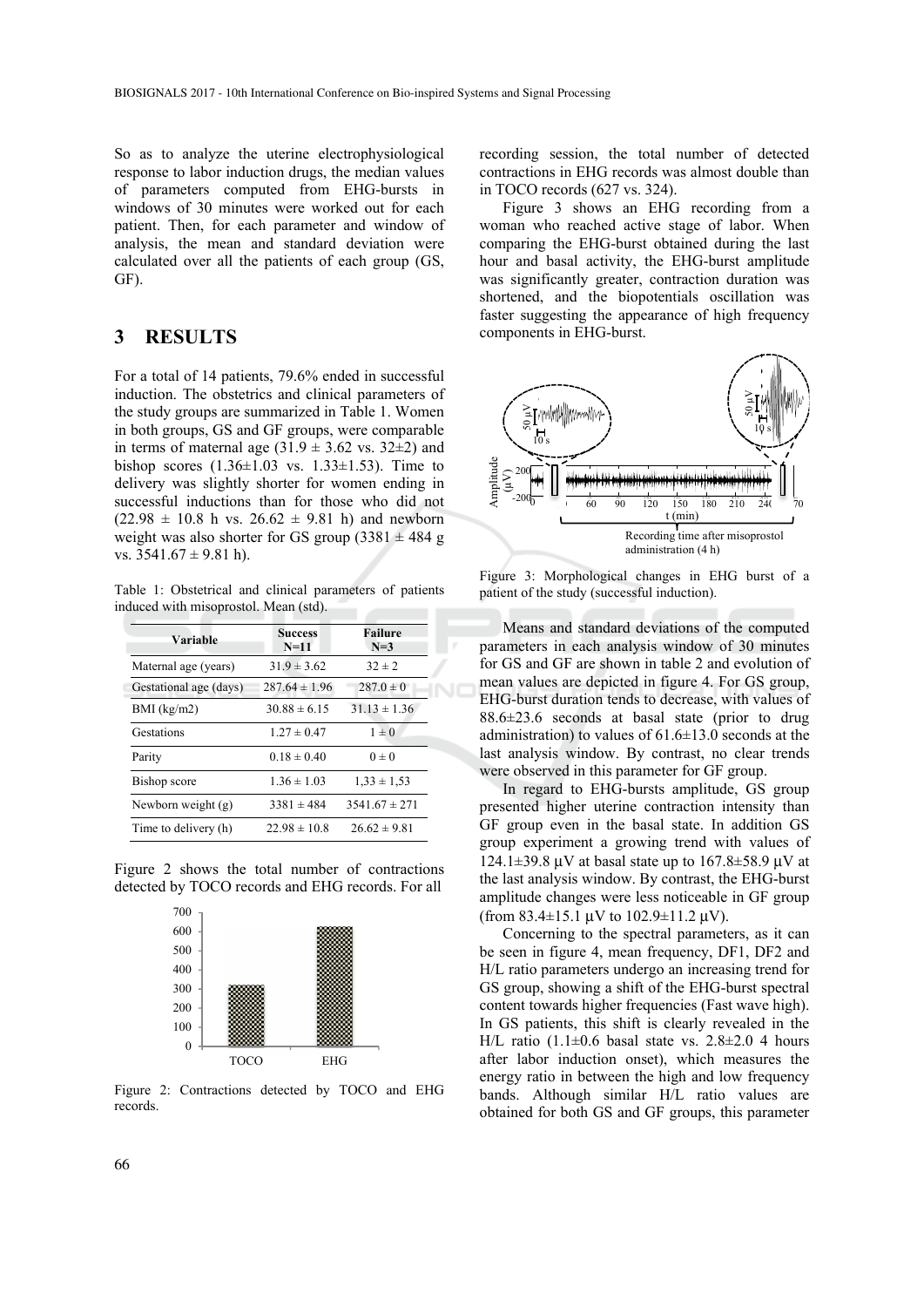did not show a clear trend after labor induction onset in the GF group, resulting in a considerably lower value than GS group at hour 4.

# **4 DISCUSSION**

Labor induction has become a common practice in obstetrics. The number of labor inductions has increased significantly in recent years. Studies explain that this rise is due to an increase in medically indicated induction as well as an increase in elective induction (Grobman, 2007). Despite this, not all inductions have successful outcomes, resulting in an increase in the rate of caesarean section. It is important to know whether a woman will reach or not a successful induction so that clinicians may be able to better plan deliveries, preventing maternal and fetal stress which can appear in long induction processes.

In this study, it was analyzed the response of misoprostol drug used for preinduction cervical ripening not only with traditional obstetrical indicators, but also with parameters that characterize the resulting myoelectrical activity of the uterus. Our data shows that 25 µg of Misoprostol with repeated dose up to three administrations has similar efficacy in terms of success rate in comparison with other authors (Mayer, 2016). Accordingly to Mayer et al, success inductions with 200 µg of misoprostol occurred in 77.3% of the cases and our results shows a 79.6% of success inductions.

In addition, for patients involved in the study, the time between induction and delivery for success group was  $22.98 \pm 10.8$  h. Although this result does not match with those of other authors (Papanikolaou et al, 2004) who obtain a shorter value of time to delivery 11.9 h, this could be explained because of the different dose employed for labor induction. Instead of 25µg of misoprostol, they used a 50µg dose with repeated doses up to three times.

On the other hand, our results show that EHG records have better performance in detecting uterine contractions than TOCO records (627 vs. 324). Given that nowadays the number of contractions is a basic parameter to assess labor progress, this technique could provide a better assessment in this sense. This is also consistent with other studies that have seen the limitations concerning to the use of TOCO records for monitoring uterine dynamics in other conditions (Euliano, 2009).

Concerning to the characteristics of the EHG, the results of this work indicate that patients from GS and GF experiment a different electrophysiological

response to the induction drug. Failure group, except for contraction duration, did not show any clear trend. In contrast, in success group a gradual increase is evident in values of EHG-burst amplitude as well as spectral parameters. These results suggest that misoprostol, as an agent for the stimulation of uterine activity, acts favoring the increase of cell junctions (gap junction); thus increasing the total number of active cells during EHG-burst (Garfield, 2007) and so the presence of more intense contractions and an increased ratio of the cells' excitability. In comparison with basal state, significant changes in EHG characteristics begin to show as early as about 90-120 minutes after misoprostol administration. These results coincide with other authors who have analyzed the effect of misoprostol on uterine contractility (Arronson et al, 2004). This study reported that the first effect of misoprostol is an increment in uterine tonus. Then after 1-2 h, the tonus began to decrease and is replaced by regular uterine contractions being the uterine activity, measured in Montevideo units, significantly greater after 2 h of misoprostol administration. Moreover the time required to manifest the changes in EHG characteristics when inducing with misoprostol is coherent with the pharmacokinetic studies (Tang, 2002). In such study it was found that plasma concentration of misoprostol gradually increases after 400µg of vaginal administration and peak plasma concentration is reached between 75 and 80 minutes. After that, plasma concentration slowly decreases and undetectable levels of drug are seen even after 6 h.

Furthermore, other authors have analyzed the evolution of the EMG activity up to 12 hours after administration of dinoprostone which is another commonly drug used for labor induction (Aviram et al, 2014). They found that uterine EMG activity, defined as mean electrical activity of the uterine muscle over a period of 10 minutes, did not change significantly during the first two hours, and then increased between 2 and 8 hours after dinoprostone administration. Another study that analyzed the EMG activity during labor induction with oxytocin and dinoprostone (Toth, 2005), found statistically significant difference in the uterine activity index between successful and unsuccessful labor induction after 210 minutes of labor induction onset In comparison with our results, the uterus response to misoprostol is faster than the response to dinoprostone shown in those other studies. Other authors have used DF2 parameter of EHG to analyze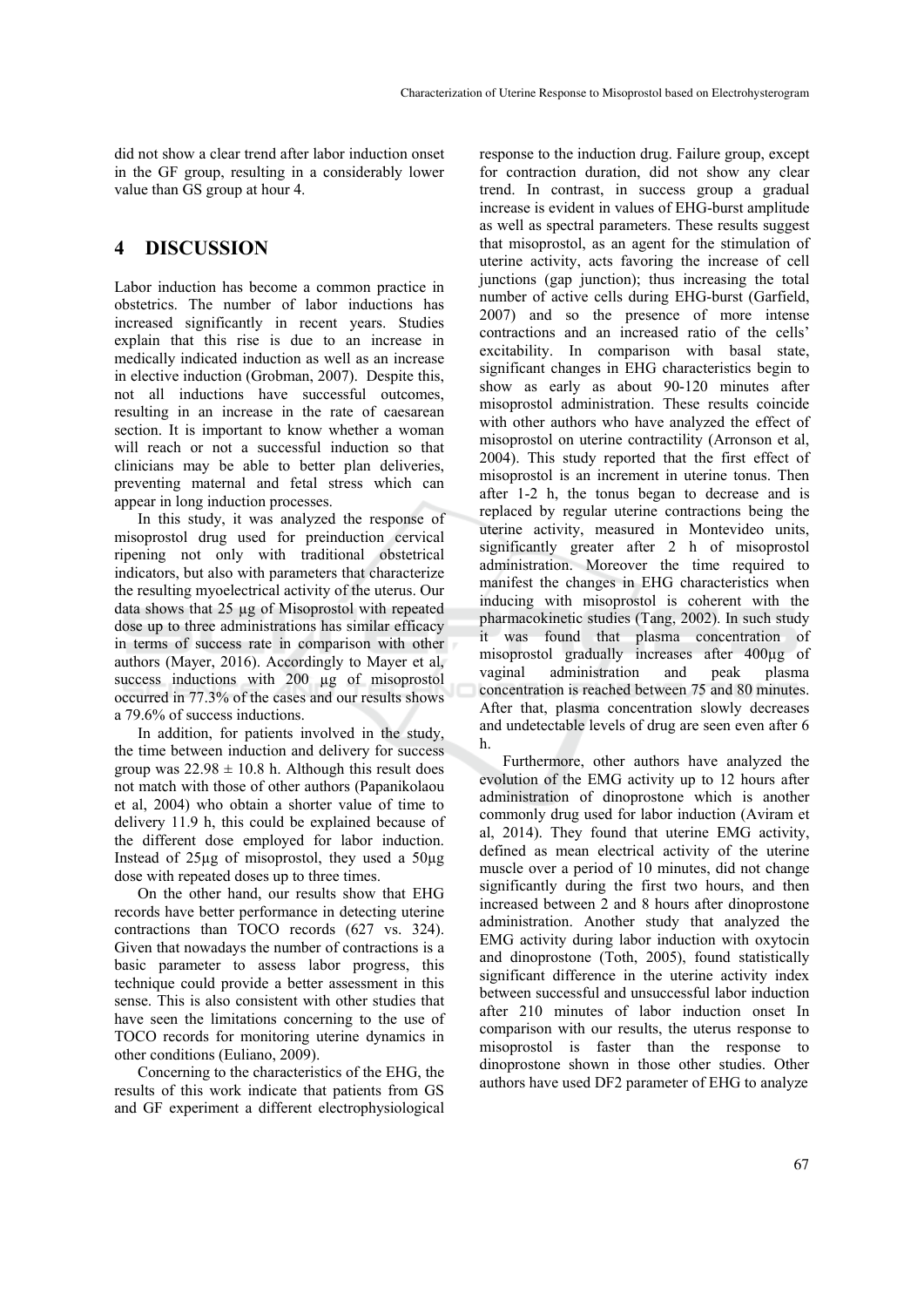| Parameter              |   | $0^{\prime}$     | 30'              | 60'              | 90'              | 120'             | 150'             | 180'             | 210'             | <b>240'</b>      |
|------------------------|---|------------------|------------------|------------------|------------------|------------------|------------------|------------------|------------------|------------------|
| Duration<br>(s)        | S | $88.6 \pm 23.6$  | $87.5 \pm 25.2$  | $76.3 \pm 16.7$  | $87.9 \pm 25.4$  | $76.7 \pm 20.9$  | $70.0 \pm 13.6$  | $69.6 \pm 16.1$  | $60.8 \pm 6.7$   | $61.6 \pm 13.0$  |
|                        | F | $88.5 \pm 20.9$  | $97.3 \pm 11.0$  | $95.8 \pm 33.3$  | $83.7 \pm 27.0$  | $89.7 \pm 45.9$  | $75 \pm 2.8$     | $85.8 \pm 23.7$  | $64.0 \pm 7.0$   | $90.8 \pm 49.6$  |
| Amplitude<br>$(\mu V)$ | S | $124.1 \pm 39.8$ | $124.3 \pm 33.9$ | $135.8 \pm 46.9$ | $141.6 \pm 37.9$ | $130.4 \pm 35.2$ | $155.2 \pm 52.7$ | $162.1 \pm 83.1$ | $152.6 \pm 65.3$ | $167.8 \pm 58.9$ |
|                        | F | $83.4 \pm 15.1$  | $96.1 \pm 11.7$  | $93.0 \pm 31.7$  | $86.2 \pm 20.6$  | $96.2 \pm 16.9$  | $92.2 \pm 12$    | $84.7 \pm 13.5$  | $101.6 \pm 13.1$ | $102.9 \pm 11.2$ |
| MF(Hz)                 | S | $0.37 \pm 0.03$  | $0.38 \pm 0.02$  | $0.39 \pm 0.03$  | $0.38 \pm 0.04$  | $0.40 \pm 0.03$  | $0.40 \pm 0.04$  | $0.40 \pm 0.04$  | $0.40 \pm 0.05$  | $0.42 \pm 0.04$  |
|                        | F | $0.37 \pm 0.02$  | $0.36 \pm 0.02$  | $0.39 \pm 0.02$  | $0.36 \pm 0.02$  | $0.37 \pm 0.02$  | $0.36 \pm 0.03$  | $0.38 \pm 0.02$  | $0.37 \pm 0.01$  | $0.39 \pm 0.02$  |
| $DF1$ (Hz)             | S | $0.31 \pm 0.04$  | $0.29 \pm 0.05$  | $0.33 \pm 0.08$  | $0.32 \pm 0.06$  | $0.34 \pm 0.10$  | $0.37 \pm 0.08$  | $0.37 \pm 0.10$  | $0.36 \pm 0.11$  | $0.39 \pm 0.08$  |
|                        | F | $0.30 \pm 0.04$  | $0.31 \pm 0.04$  | $0.32 \pm 0.06$  | $0.29 \pm 0.03$  | $0.30 \pm 0.04$  | $0.29 \pm 0.02$  | $0.29 \pm 0.02$  | $0.29 \pm 0.03$  | $0.31 \pm 0.01$  |
| $DF2$ (Hz)             | S | $0.41 \pm 0.03$  | $0.41 \pm 0.04$  | $0.43 \pm 0.05$  | $0.41 \pm 0.04$  | $0.43 \pm 0.05$  | $0.43 \pm 0.06$  | $0.44 \pm 0.05$  | $0.44 \pm 0.06$  | $0.45 \pm 0.05$  |
|                        | F | $0.40 \pm 0.03$  | $0.40 \pm 0.03$  | $0.41 \pm 0.05$  | $0.40 \pm 0.05$  | $0.40 \pm 0.02$  | $0.41 \pm 0.03$  | $0.42 \pm 0.20$  | $0.44 \pm 0.03$  | $0.40 \pm 0.02$  |
| H/L                    | S | $1.1 \pm 0.6$    | $1.3 \pm 0.6$    | $1.4 \pm 0.6$    | $1.4 \pm 0.8$    | $1.7 \pm 1.2$    | $1.9 \pm 1.2$    | $2.0 \pm 1.3$    | $2.2 \pm 1.6$    | $2.8 \pm 2.0$    |
|                        | F | $1.0 \pm 0.3$    | $0.9 \pm 0.3$    | $1.4\pm 0.5$     | $0.9 \pm 0.3$    | $1.4 \pm 0.9$    | $0.9 \pm 0.4$    | $1.2 \pm 0.4$    | $0.9 \pm 0.4$    | $1.2 \pm 0.5$    |

Table 2: Mean and standard deviation of parameters in each 30 minutes period. S: Successful induction F: Failure induction.



Figure 4: Temporal evolution of the EHG-burst parameters for women induced with misoprostol.

the effect of nifedipine which is tocolytic agent to decrease uterine activity (Vinken, 2010). Our work confirms the utility of spectral parameters to characterize the electrophysiological response of the uterus to drugs, and points to the possibility of predicting the success of labor induction by analyzing the EHG in the first 4 hours. For this final aim, a more comprehensive database and the use of machine learning methods would be needed.

## **5 CONCLUSION**

To conclude, 25 µg of misoprostol with repeated doses up to 3 administrations showed good performance for labor induction. EHG can provide relevant information about the electrophysiological state in labor induction, In contrast to failed inductions, a successful labor induction is associated to remarkable changes in the characteristics of the